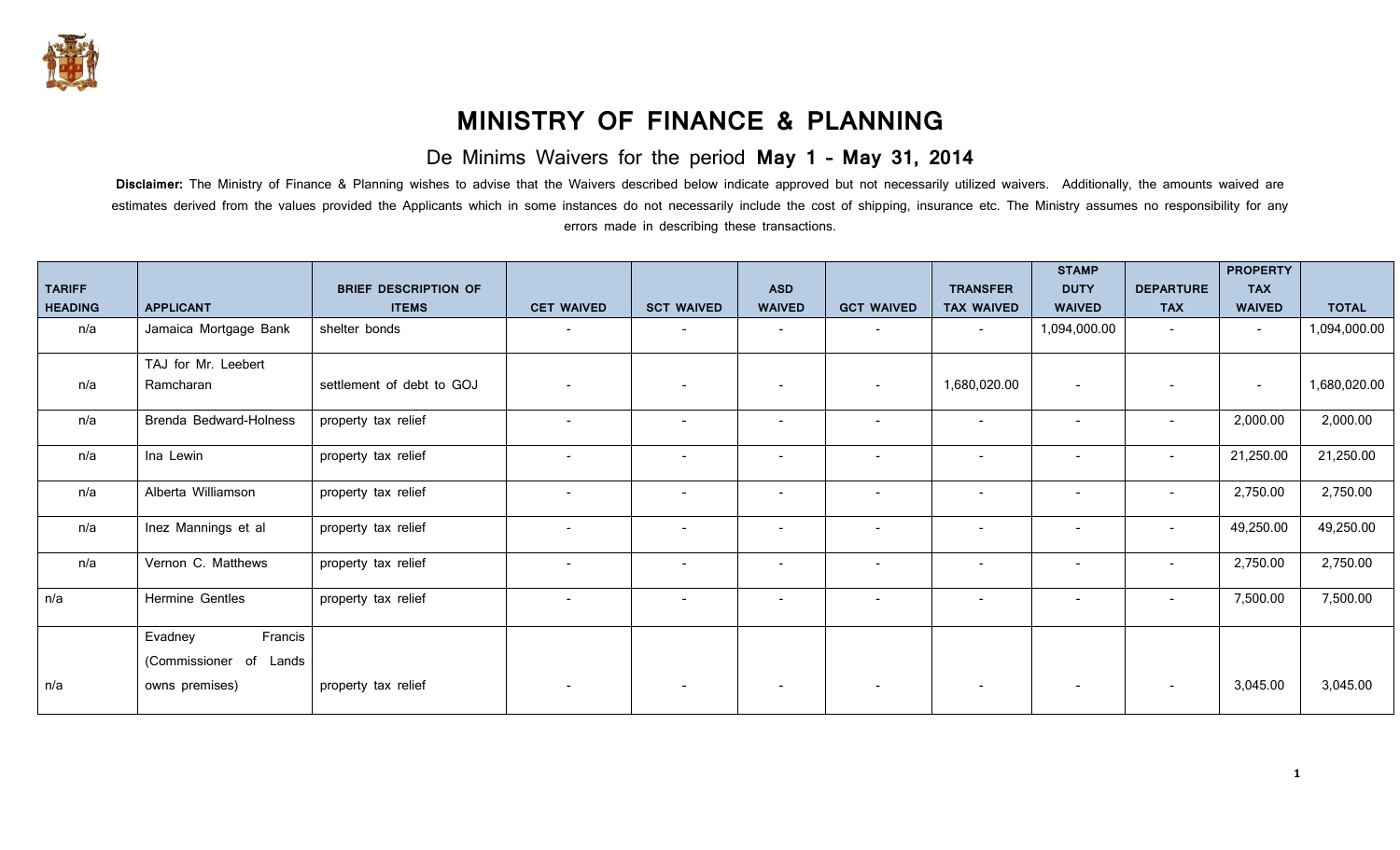

|                |                                                                |                             |                          |                          |                          |                          |                          | <b>STAMP</b>             |                          | <b>PROPERTY</b>             |              |
|----------------|----------------------------------------------------------------|-----------------------------|--------------------------|--------------------------|--------------------------|--------------------------|--------------------------|--------------------------|--------------------------|-----------------------------|--------------|
| <b>TARIFF</b>  | <b>APPLICANT</b>                                               | <b>BRIEF DESCRIPTION OF</b> |                          |                          | <b>ASD</b>               | <b>GCT WAIVED</b>        | <b>TRANSFER</b>          | <b>DUTY</b>              | <b>DEPARTURE</b>         | <b>TAX</b><br><b>WAIVED</b> |              |
| <b>HEADING</b> |                                                                | <b>ITEMS</b>                | <b>CET WAIVED</b>        | <b>SCT WAIVED</b>        | <b>WAIVED</b>            |                          | <b>TAX WAIVED</b>        | <b>WAIVED</b>            | <b>TAX</b>               |                             | <b>TOTAL</b> |
| n/a            | Headley Charoo                                                 | property tax relief         | $\overline{\phantom{0}}$ |                          | $\overline{\phantom{a}}$ | $\overline{\phantom{a}}$ | $\overline{\phantom{a}}$ | $\sim$                   | $\blacksquare$           | 4,995.00                    | 4,995.00     |
| n/a            | Eugena Barrett                                                 | property tax relief         | $\overline{\phantom{a}}$ | $\sim$                   | $\blacksquare$           | $\overline{\phantom{a}}$ | $\overline{\phantom{a}}$ | $\overline{\phantom{a}}$ | $\blacksquare$           | 2,035.00                    | 2,035.00     |
| n/a            | <b>Randal Francis</b>                                          | property tax relief         | $\overline{\phantom{a}}$ |                          | $\overline{\phantom{a}}$ | $\overline{\phantom{a}}$ | $\overline{\phantom{a}}$ |                          | $\overline{\phantom{a}}$ | 1,750.00                    | 1,750.00     |
| n/a            | John Humphrey                                                  | property tax relief         | $\overline{\phantom{a}}$ | $\overline{\phantom{a}}$ | $\overline{\phantom{a}}$ | $\overline{\phantom{a}}$ | $\overline{\phantom{a}}$ | $\overline{\phantom{a}}$ | $\overline{\phantom{a}}$ | 5,875.00                    | 5,875.00     |
| n/a            | Horace Spence                                                  | property tax relief         | $\overline{\phantom{a}}$ |                          | $\overline{\phantom{a}}$ | $\overline{\phantom{0}}$ | $\overline{\phantom{a}}$ |                          | $\overline{\phantom{a}}$ | 41,250.00                   | 41,250.00    |
| n/a            | Agatha Timoll                                                  | property tax relief         | $\overline{\phantom{a}}$ | $\overline{\phantom{a}}$ | $\overline{\phantom{a}}$ | $\overline{\phantom{a}}$ | $\overline{\phantom{a}}$ | $\overline{\phantom{a}}$ | $\overline{\phantom{a}}$ | 9,250.00                    | 9,250.00     |
| n/a            | Cleveland<br>and<br>Mavis<br>Williams                          | property tax relief         | $\overline{\phantom{a}}$ |                          | $\overline{\phantom{a}}$ | $\overline{\phantom{a}}$ | $\overline{\phantom{a}}$ |                          |                          | 2,500.00                    | 2,500.00     |
| n/a            | Tabert Taylor<br>(Joseph<br>Taylor (deceased) is the<br>owner) | property tax relief         | $\overline{\phantom{a}}$ |                          | $\overline{\phantom{a}}$ | $\overline{\phantom{a}}$ | $\overline{\phantom{a}}$ | $\overline{\phantom{a}}$ | $\overline{a}$           | 5,375.00                    | 5,375.00     |
| n/a            | <b>Noel Givans</b>                                             | property tax relief         | $\overline{\phantom{a}}$ |                          | $\overline{\phantom{a}}$ | $\overline{\phantom{a}}$ | $\overline{\phantom{a}}$ |                          | $\overline{\phantom{a}}$ | 2,040.00                    | 2,040.00     |
| n/a            | Cynthia Dyer                                                   | property tax relief         | $\overline{\phantom{a}}$ | $\overline{\phantom{0}}$ | $\overline{\phantom{a}}$ | $\overline{\phantom{a}}$ | $\overline{\phantom{a}}$ | $\overline{\phantom{a}}$ | $\overline{\phantom{a}}$ | 12,125.00                   | 12,125.00    |
| n/a            | <b>Glora Amarsingh</b>                                         | property tax relief         | $\overline{\phantom{a}}$ |                          | $\overline{\phantom{a}}$ | $\overline{\phantom{a}}$ | $\overline{\phantom{a}}$ | $\overline{\phantom{a}}$ | $\overline{\phantom{a}}$ | 4,250.00                    | 4,250.00     |
| n/a            | Larry Stephens                                                 | property tax relief         | $\overline{\phantom{a}}$ | $\sim$                   | $\overline{\phantom{a}}$ | $\sim$                   | $\overline{\phantom{a}}$ | $\overline{\phantom{a}}$ | $\overline{\phantom{a}}$ | 2,875.00                    | 2,875.00     |
| n/a            | Benjamin Lewis                                                 | property tax relief         | $\overline{\phantom{a}}$ |                          | $\overline{\phantom{a}}$ | $\overline{\phantom{a}}$ | $\overline{\phantom{a}}$ | $\overline{\phantom{a}}$ | $\overline{\phantom{a}}$ | 2,875.00                    | 2,875.00     |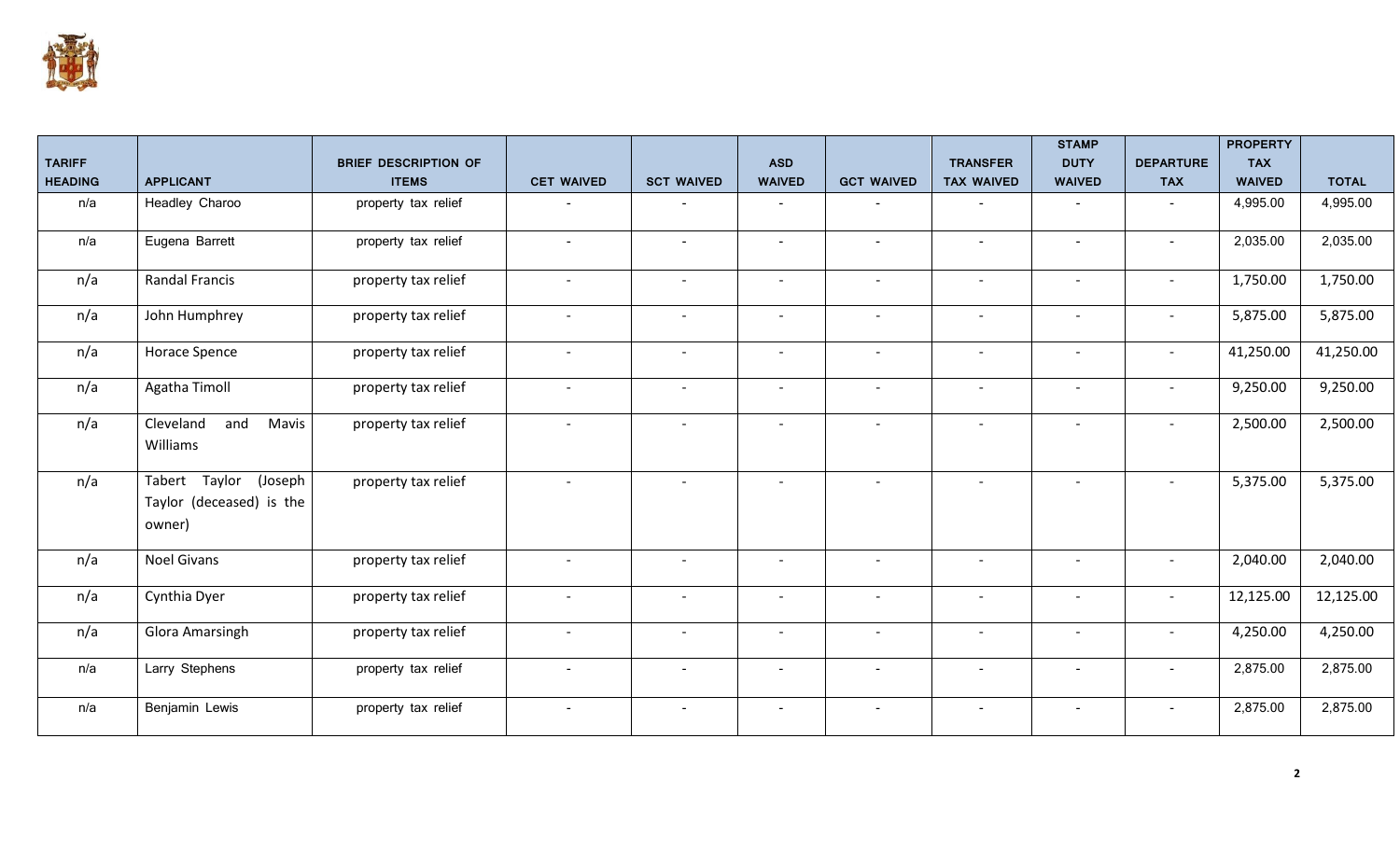

|                |                          |                             |                          |                          |                          |                          |                          | <b>STAMP</b>             |                          | <b>PROPERTY</b> |              |
|----------------|--------------------------|-----------------------------|--------------------------|--------------------------|--------------------------|--------------------------|--------------------------|--------------------------|--------------------------|-----------------|--------------|
| <b>TARIFF</b>  |                          | <b>BRIEF DESCRIPTION OF</b> |                          |                          | <b>ASD</b>               |                          | <b>TRANSFER</b>          | <b>DUTY</b>              | <b>DEPARTURE</b>         | <b>TAX</b>      |              |
| <b>HEADING</b> | <b>APPLICANT</b>         | <b>ITEMS</b>                | <b>CET WAIVED</b>        | <b>SCT WAIVED</b>        | <b>WAIVED</b>            | <b>GCT WAIVED</b>        | <b>TAX WAIVED</b>        | <b>WAIVED</b>            | <b>TAX</b>               | <b>WAIVED</b>   | <b>TOTAL</b> |
| n/a            | Emmanuel Scott etal      | property tax relief         |                          | $\overline{\phantom{a}}$ | $\overline{\phantom{a}}$ | $\sim$                   | $\overline{\phantom{a}}$ | $\overline{\phantom{a}}$ | $\overline{\phantom{a}}$ | 2,100.00        | 2,100.00     |
| n/a            | Vilma Smith              | property tax relief         | $\overline{\phantom{a}}$ | $\overline{\phantom{a}}$ | $\overline{\phantom{a}}$ | $\overline{\phantom{a}}$ | $\sim$                   | $\overline{\phantom{a}}$ | $\overline{\phantom{a}}$ | 5,550.00        | 5,550.00     |
| n/a            | Hyacinth Brown           | property tax relief         | $\overline{\phantom{a}}$ | $\overline{\phantom{a}}$ | $\overline{\phantom{a}}$ | $\sim$                   | $\sim$                   | $\overline{\phantom{a}}$ | $\sim$                   | 2,020.00        | 2,020.00     |
| n/a            | Donald Gongadeen         | property tax relief         | $\overline{\phantom{a}}$ | $\blacksquare$           | $\overline{\phantom{a}}$ | $\overline{\phantom{a}}$ | $\overline{\phantom{0}}$ | $\blacksquare$           |                          | 2,000.00        | 2,000.00     |
| n/a            | Audrey Chung Brown       | property tax relief         |                          | $\overline{\phantom{0}}$ | $\overline{\phantom{a}}$ | $\overline{\phantom{a}}$ |                          | $\overline{\phantom{a}}$ |                          | 4,500.00        | 4,500.00     |
| n/a            | Renford Drisdale         | property tax relief         | $\overline{\phantom{a}}$ | $\blacksquare$           | $\overline{\phantom{a}}$ | $\overline{\phantom{a}}$ | $\sim$                   | $\blacksquare$           |                          | 2,500.00        | 2,500.00     |
| n/a            | <b>Phyllis Griffiths</b> | property tax relief         | $\overline{\phantom{a}}$ | $\overline{\phantom{a}}$ | $\overline{\phantom{a}}$ | $\overline{\phantom{a}}$ | $\sim$                   | $\overline{\phantom{a}}$ | $\sim$                   | 2,062.50        | 2,062.50     |
| n/a            | Leeford Ferguson         | property tax relief         | $\overline{\phantom{a}}$ | $\overline{\phantom{a}}$ | $\overline{\phantom{a}}$ | $\overline{\phantom{a}}$ | $\sim$                   | $\overline{\phantom{a}}$ | $\sim$                   | 1,500.00        | 1,500.00     |
| n/a            | Vincent Marshall         | property tax relief         | $\overline{\phantom{a}}$ | $\sim$                   | $\overline{\phantom{a}}$ | $\overline{\phantom{a}}$ | $\sim$                   | $\overline{\phantom{a}}$ |                          | 5,375.00        | 5,375.00     |
| n/a            | Jennifer Rhoomes         | property tax relief         | $\overline{\phantom{a}}$ | $\overline{\phantom{a}}$ | $\overline{\phantom{a}}$ | $\sim$                   | $\sim$                   | $\overline{\phantom{a}}$ | $\sim$                   | 25,323.00       | 25,323.00    |
| n/a            | Clovis Russell           | property tax relief         |                          |                          | $\overline{\phantom{a}}$ | $\overline{\phantom{a}}$ |                          | $\overline{\phantom{a}}$ |                          | 1,375.00        | 1,375.00     |
| n/a            | Norma Russell Pitt       | property tax relief         |                          | $\qquad \qquad -$        | $\overline{\phantom{a}}$ | $\overline{\phantom{a}}$ |                          | $\overline{\phantom{a}}$ |                          | 7,050.00        | 7,050.00     |
| n/a            | Stelford Pinnock         | property tax relief         | $\overline{\phantom{a}}$ | $\overline{\phantom{a}}$ | $\overline{\phantom{a}}$ | $\sim$                   | $\sim$                   | $\overline{\phantom{a}}$ | $\sim$                   | 7,525.00        | 7,525.00     |
| n/a            | Barbara Bell             | property tax relief         | $\sim$                   | $\overline{\phantom{a}}$ | $\blacksquare$           | $\overline{\phantom{a}}$ | $\overline{\phantom{0}}$ | $\overline{\phantom{a}}$ |                          | 14,483.50       | 14,483.50    |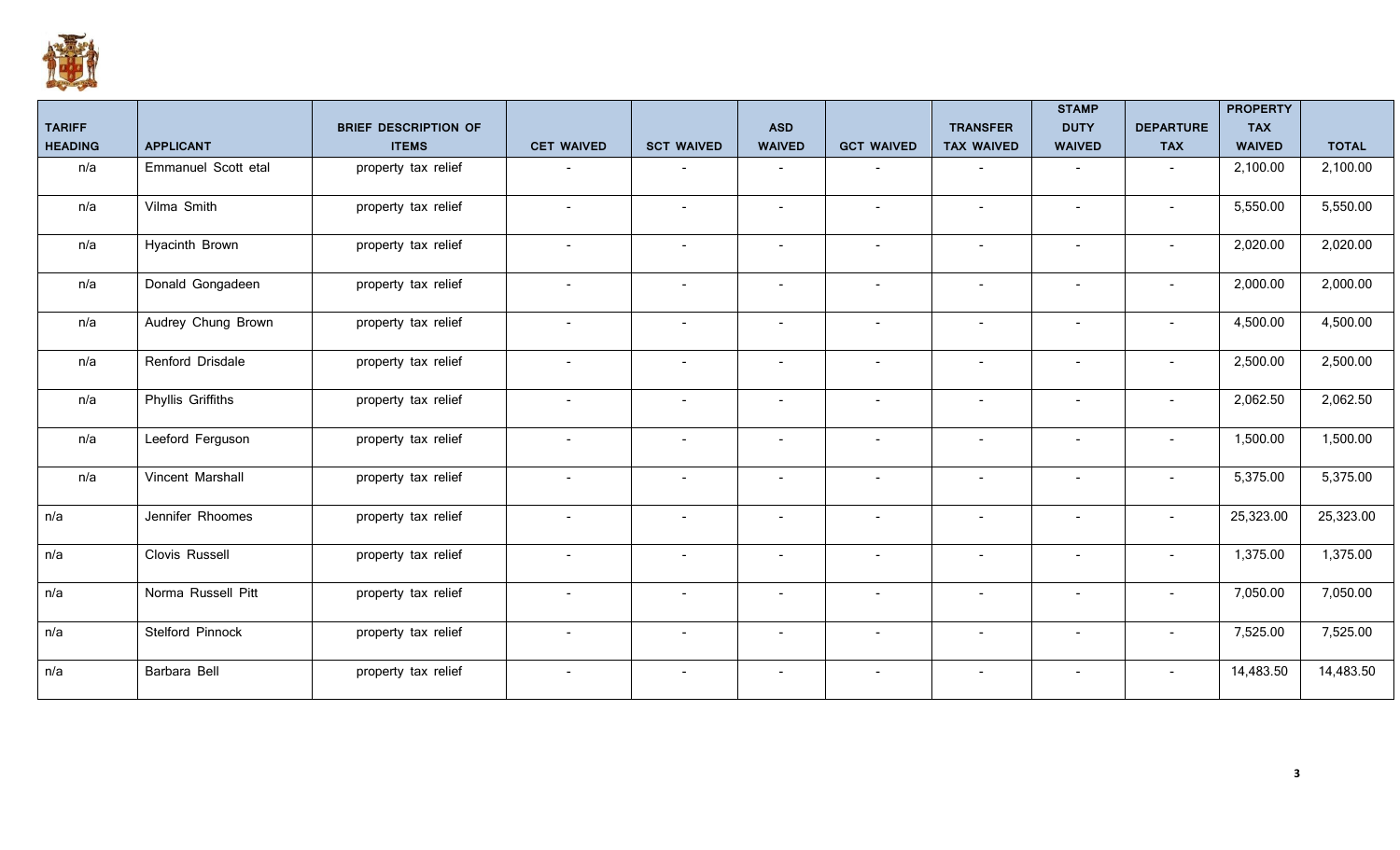

|                                 |                            |                                             |                          |                          |                             |                          |                                      | <b>STAMP</b>                 |                                | <b>PROPERTY</b>             |              |
|---------------------------------|----------------------------|---------------------------------------------|--------------------------|--------------------------|-----------------------------|--------------------------|--------------------------------------|------------------------------|--------------------------------|-----------------------------|--------------|
| <b>TARIFF</b><br><b>HEADING</b> | <b>APPLICANT</b>           | <b>BRIEF DESCRIPTION OF</b><br><b>ITEMS</b> | <b>CET WAIVED</b>        | <b>SCT WAIVED</b>        | <b>ASD</b><br><b>WAIVED</b> | <b>GCT WAIVED</b>        | <b>TRANSFER</b><br><b>TAX WAIVED</b> | <b>DUTY</b><br><b>WAIVED</b> | <b>DEPARTURE</b><br><b>TAX</b> | <b>TAX</b><br><b>WAIVED</b> | <b>TOTAL</b> |
|                                 | Buckley/<br>Clarence       |                                             |                          |                          |                             |                          |                                      |                              |                                |                             |              |
| n/a                             | <b>Maximillion Saddler</b> | property tax relief                         | $\sim$                   |                          | $\overline{a}$              | $\overline{\phantom{a}}$ | $\overline{\phantom{a}}$             | $\overline{\phantom{a}}$     | $\sim$                         | 17,717.50                   | 17,717.50    |
| n/a                             | Sylvia McCarty             | property tax relief                         | $\overline{\phantom{a}}$ |                          |                             | $\blacksquare$           | $\sim$                               | $\blacksquare$               | $\overline{\phantom{a}}$       | 4,845.00                    | 4,845.00     |
| n/a                             | Daphne Anglin              | property tax relief                         | $\sim$                   | $\blacksquare$           |                             | $\overline{\phantom{a}}$ | $\blacksquare$                       | $\overline{\phantom{a}}$     | $\blacksquare$                 | 5,500.00                    | 5,500.00     |
| n/a                             | Jurlene Robinson           | property tax relief                         | $\sim$                   | $\overline{\phantom{a}}$ | $\sim$                      | $\overline{\phantom{a}}$ | $\overline{\phantom{a}}$             | $\overline{\phantom{a}}$     | $\blacksquare$                 | 4,125.00                    | 4,125.00     |
| n/a                             | Franklin Clarke            | property tax relief                         | $\sim$                   | $\overline{\phantom{a}}$ | $\overline{a}$              | $\overline{\phantom{a}}$ | $\overline{\phantom{a}}$             | $\overline{\phantom{a}}$     | $\sim$                         | 3,000.00                    | 3,000.00     |
| n/a                             | Kooban Watkis              | property tax relief                         | $\overline{\phantom{a}}$ | $\blacksquare$           | $\overline{a}$              | $\overline{\phantom{a}}$ | $\overline{\phantom{a}}$             | $\overline{\phantom{a}}$     | $\overline{\phantom{a}}$       | 5,000.00                    | 5,000.00     |
| n/a                             | Reginald Taylor            | property tax relief                         | $\overline{\phantom{a}}$ |                          |                             | $\overline{\phantom{a}}$ |                                      |                              | $\overline{\phantom{a}}$       | 2,750.00                    | 2,750.00     |
| n/a                             | Barbara Murdock            | property tax relief                         | $\sim$                   | $\overline{\phantom{a}}$ | $\overline{\phantom{a}}$    | $\overline{\phantom{a}}$ | $\overline{\phantom{a}}$             | $\overline{\phantom{a}}$     | $\overline{\phantom{a}}$       | 4,500.00                    | 4,500.00     |
| n/a                             | Edson Flynn                | property tax relief                         | $\sim$                   | $\blacksquare$           | $\sim$                      | $\overline{\phantom{a}}$ | $\overline{\phantom{a}}$             | $\overline{\phantom{a}}$     | $\overline{\phantom{a}}$       | 2,000.00                    | 2,000.00     |
| n/a                             | Reginald Roberts           | property tax relief                         | $\sim$                   | $\overline{\phantom{a}}$ | $\sim$                      | $\overline{\phantom{a}}$ | $\overline{\phantom{a}}$             | $\overline{\phantom{a}}$     | $\sim$                         | 9,500.00                    | 9,500.00     |
|                                 | and<br>Hyacinth<br>Gilbert |                                             |                          |                          |                             |                          |                                      |                              |                                | 12,500.00                   | 12,500.00    |
| n/a                             | Archer                     | property tax relief                         |                          |                          |                             |                          |                                      |                              | $\overline{\phantom{a}}$       |                             |              |
| n/a                             | Beryl Bailey               | property tax relief                         | $\overline{\phantom{a}}$ |                          | $\overline{a}$              | $\overline{\phantom{a}}$ | $\overline{\phantom{a}}$             | $\overline{\phantom{a}}$     | $\overline{\phantom{a}}$       | 5,500.00                    | 5,500.00     |
| n/a                             | Lloyd Senior               | property tax relief                         | $\overline{\phantom{a}}$ | $\overline{\phantom{a}}$ | $\overline{a}$              | $\overline{\phantom{a}}$ | $\overline{\phantom{a}}$             | $\overline{\phantom{a}}$     | $\blacksquare$                 | 9,500.00                    | 9,500.00     |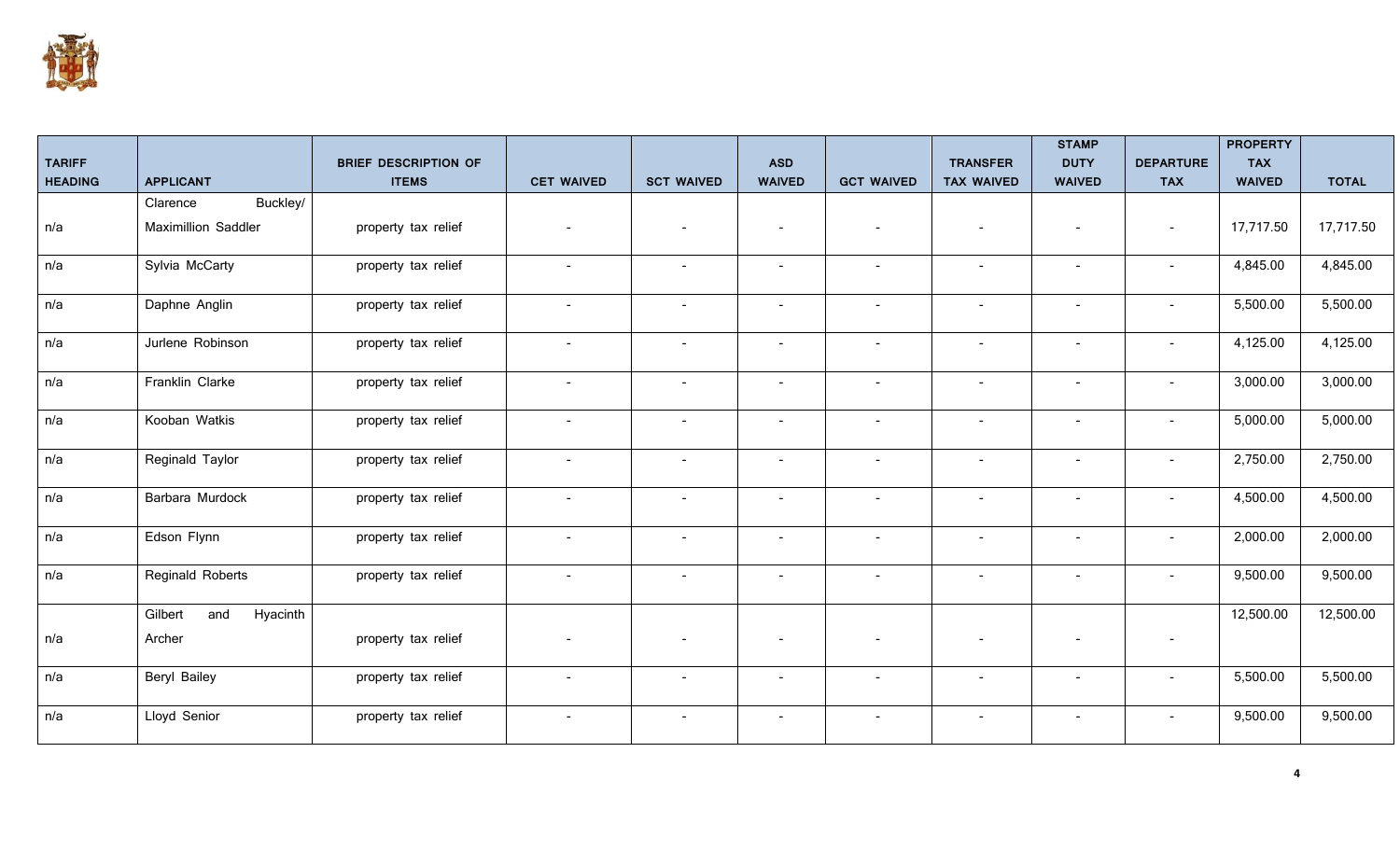

|                |                       |                             |                          |                          |                          |                          |                          | <b>STAMP</b>             |                          | <b>PROPERTY</b> |              |
|----------------|-----------------------|-----------------------------|--------------------------|--------------------------|--------------------------|--------------------------|--------------------------|--------------------------|--------------------------|-----------------|--------------|
| <b>TARIFF</b>  |                       | <b>BRIEF DESCRIPTION OF</b> |                          |                          | <b>ASD</b>               |                          | <b>TRANSFER</b>          | <b>DUTY</b>              | <b>DEPARTURE</b>         | <b>TAX</b>      | <b>TOTAL</b> |
| <b>HEADING</b> | <b>APPLICANT</b>      | <b>ITEMS</b>                | <b>CET WAIVED</b>        | <b>SCT WAIVED</b>        | <b>WAIVED</b>            | <b>GCT WAIVED</b>        | <b>TAX WAIVED</b>        | <b>WAIVED</b>            | <b>TAX</b>               | <b>WAIVED</b>   |              |
| n/a            | Louise Nicholson      | property tax relief         | $\overline{\phantom{a}}$ | $\overline{\phantom{a}}$ | $\overline{\phantom{a}}$ | $\overline{\phantom{a}}$ | $\overline{\phantom{a}}$ | $\overline{\phantom{a}}$ | $\sim$                   | 12,000.00       | 12,000.00    |
| n/a            | Elizabeth Johns       | property tax relief         | $\overline{\phantom{a}}$ | $\overline{\phantom{a}}$ | $\overline{\phantom{a}}$ | $\overline{\phantom{a}}$ | $\blacksquare$           | $\overline{\phantom{a}}$ | $\overline{\phantom{a}}$ | 3,750.00        | 3,750.00     |
| n/a            | Joseph Bailey         | property tax relief         | $\overline{\phantom{a}}$ | $\overline{\phantom{a}}$ | $\overline{\phantom{a}}$ | $\overline{\phantom{a}}$ | $\overline{\phantom{a}}$ | $\overline{a}$           | $\overline{\phantom{a}}$ | 7,500.00        | 7,500.00     |
| n/a            | Margaret Morris       | property tax relief         |                          |                          | $\overline{\phantom{a}}$ | $\overline{\phantom{a}}$ |                          |                          | $\overline{\phantom{a}}$ | 28,500.00       | 28,500.00    |
| n/a            | Nettie Rowe           | property tax relief         | $\overline{\phantom{a}}$ | $\sim$                   | $\overline{\phantom{a}}$ | $\overline{\phantom{a}}$ | $\overline{\phantom{a}}$ |                          | $\overline{\phantom{a}}$ | 35,500.00       | 35,500.00    |
| n/a            | Floretta Henry        | property tax relief         | $\blacksquare$           |                          | $\overline{\phantom{a}}$ | $\overline{\phantom{a}}$ |                          |                          | $\overline{\phantom{a}}$ | 15,500.00       | 15,500.00    |
| 8703           | Mr Radley Reid        | 2014 Toyota Rav 4           | $\blacksquare$           | 579,709.10               | $\overline{\phantom{a}}$ | 573,912.01               | $\blacksquare$           | $\overline{\phantom{a}}$ | $\overline{\phantom{a}}$ | $\sim$          | 1,153,621.11 |
| 8703           | Mrs. Wilma Miller     | 2014 Honda CRV              |                          | 591,458.16               | $\overline{\phantom{a}}$ | 585,543.58               | $\overline{\phantom{a}}$ | $\overline{\phantom{a}}$ | $\overline{\phantom{a}}$ | $\sim$          | 1,177,001.74 |
| 8703           | Newton Amos           | 2013 Mercedes Benz          | $\blacksquare$           | 1,124,241.30             | $\blacksquare$           | $\blacksquare$           | $\overline{\phantom{a}}$ |                          | $\overline{\phantom{a}}$ | $\sim$          | 1,124,241.30 |
| 8703           | Jamaica Civil Service | purchase of 2011 Toyota     |                          |                          |                          |                          |                          |                          |                          |                 |              |
|                | Mutual Thrift Society | Corolla                     |                          |                          |                          |                          |                          |                          |                          |                 |              |
|                | Limited               |                             |                          |                          |                          |                          |                          |                          |                          |                 |              |
| <b>TOTAL</b>   |                       |                             |                          | 2,604,106.76             |                          | 1,422,621.33             | 1,680,020.00             | 1,094,000.00             |                          | 458,291.50      | 7,259,039.59 |